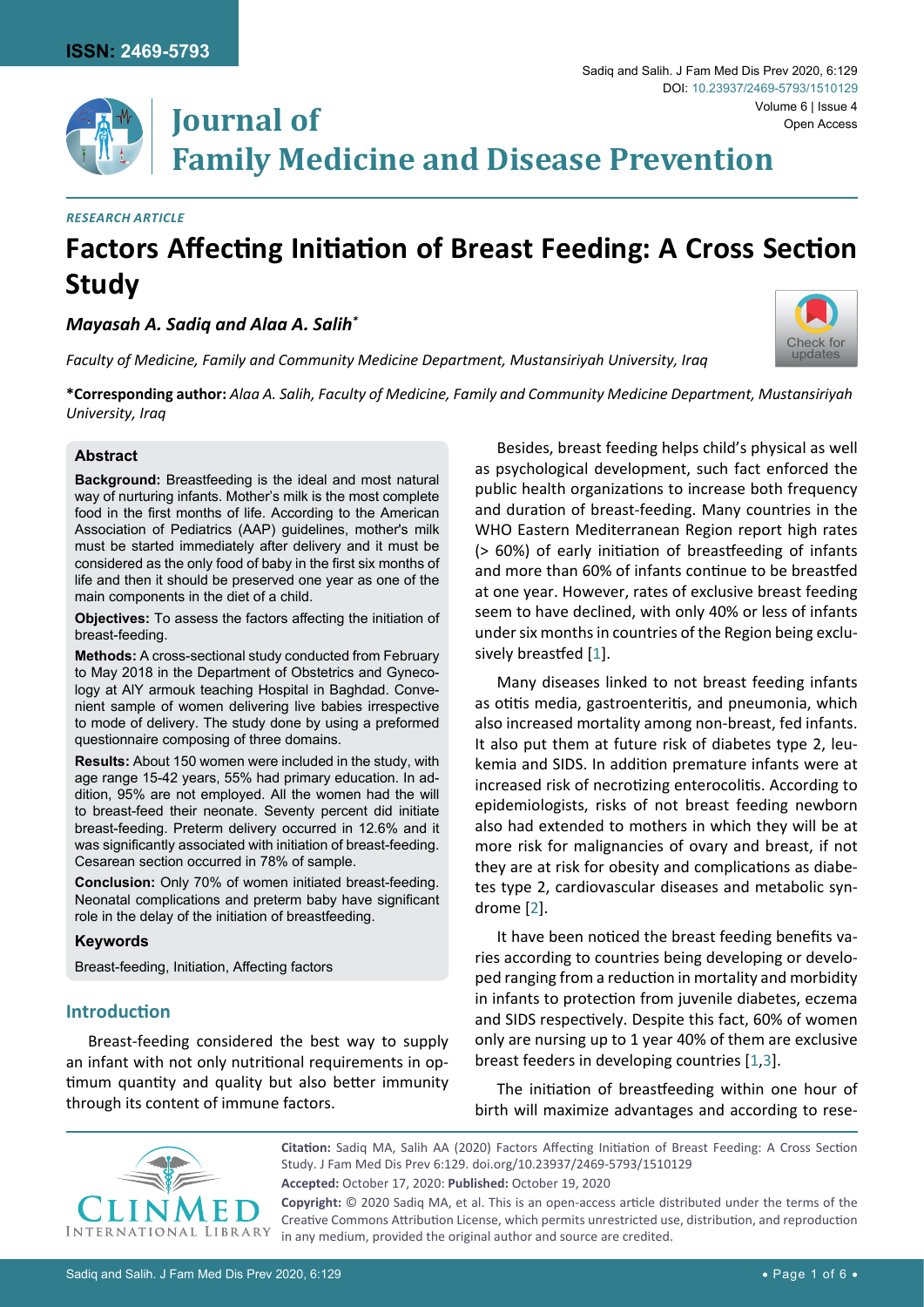archers starting breast feeding at such early phase will help exclusive breast feeding to continue for six months, and even continue for 2 years side by side with additional food [\[4](#page-4-3),[5\]](#page-4-4). Culture may have a negative influence on initiation of breast-feeding as seen in Africa, which explains the higher rates of neonatal morbidity and mortality in these countries [\[6](#page-4-5)].

## **Objectives**

To assess factors associated with initiation of breast-feeding.

## **Subject and methods**

Cross-sectional study with analytic base conducted in obstetrics and gynecology department in Al Yarmouk teaching hospital (baby friendly hospital) in Baghdad from February to May 2018, convenient sample of women delivered in the hospital regardless mode of delivery were included in the study. Data collection done by direct interview using a preformed questionnaire composing of three domains:

<span id="page-1-0"></span>

First domain is the demographic data: Age, education of woman and husband, woman occupation, family type and residence.

Second domain past obstetrical history: Parity, spacing and infertility history.

Third domain current pregnancy history: Mode of delivery, gestational age, sex and weight of newborn, complication of mother and neonate.

Then the will to breast feed and the actual initiation of breast-feeding. The consent of women to participate sought prior to questioning. After approval, the interview done privately, which took about 10 minutes. Data entry was done using Microsoft excel 10, percentages were calculated graphs were drawn association was calculated using chi square test which was set at p value less than 0.05 to be significant.

### **Discussion**

According to Geneva report in 2015, "The rate of early initiation of breastfeeding passed from 25.1% in 2006 to 43% in 2011. While representing a significant increase, this rate remains largely insufficient to ensure a good start in life for all Iraqi babies. Indeed, this means that almost 6 children out 10 are not receiving any breast milk during their first hour of life, even though delayed breastfeeding is proven to have a negative impact on neonatal mortality" [\[7](#page-4-6)].

Upon studying the Iraqi governorates in 2018, bottle-feeding have increased on the expense of breast-feeding over the past decade [\[8](#page-4-7)].

Although all of the 150 women aged (15-45), years in our sample had the intention to breast-feed their infants. 69% did initiate breast-feeding [\(Figure 1](#page-1-0)). Almost double the percentage of Turkey revealing a 37 percent initial breast-feeding in  $1<sup>st</sup>$  half hour [[9](#page-4-8)].

Age has no significant association with their initiation [Figure 2.](#page-1-1) A recent review of 15 studies examining breast- feeding in Saudi Arabia summarized that, in

<span id="page-1-1"></span>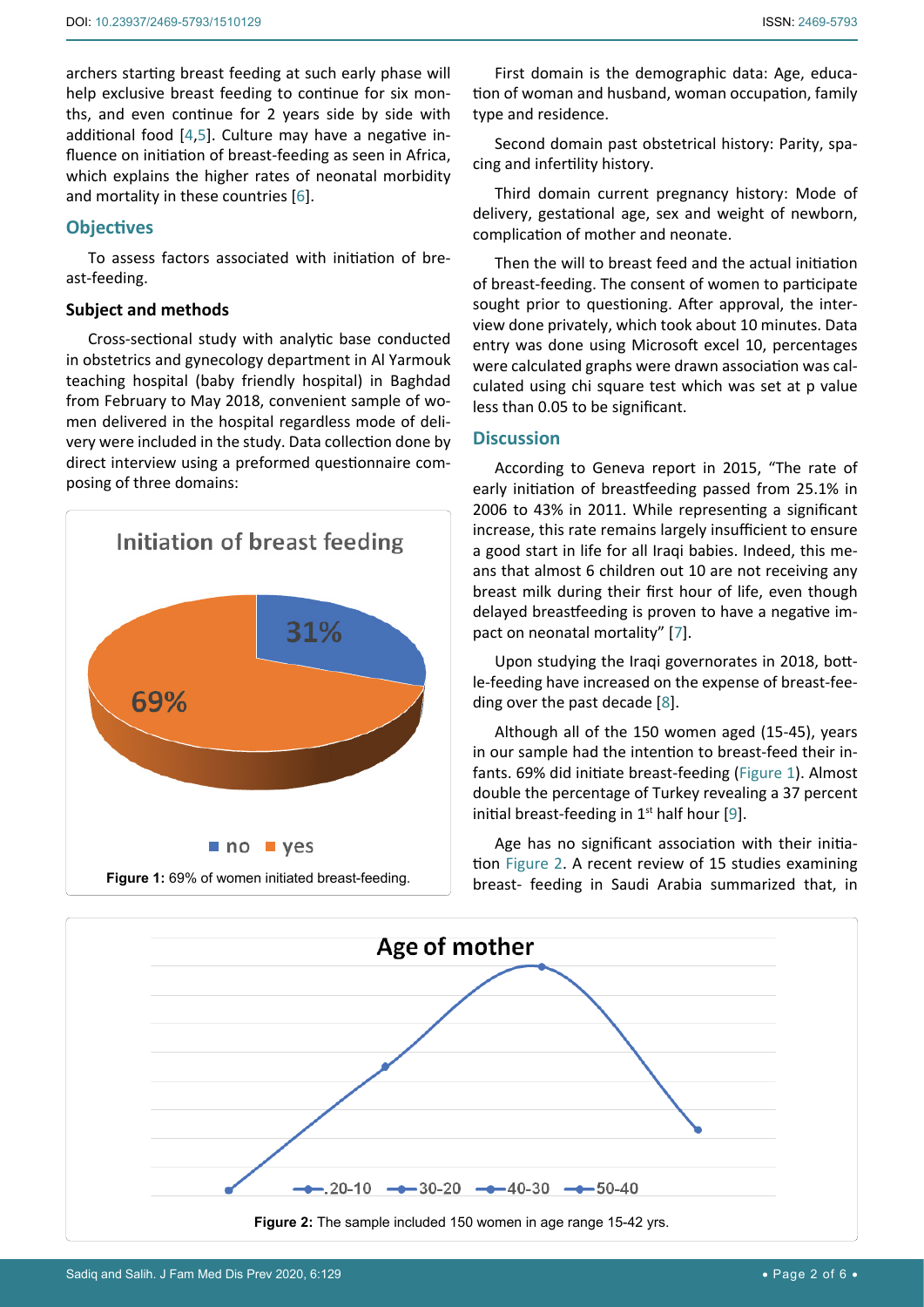| <b>Character</b>        | Initiate bf       | Didn't initiate bf | <b>Totals</b>  | P value  | χ2       |
|-------------------------|-------------------|--------------------|----------------|----------|----------|
| <b>Residence</b>        | No & %            |                    |                |          |          |
| Urban                   | 65 (70.72) [0.46] | 37 (31.28) [1.05]  | 102            | 0.047537 | 3.9263*  |
| Rural                   | 39 (33.28) [0.98] | 9 (14.72) [2.22]   | 48             |          |          |
| Total                   | 104               | 46                 | 150            |          |          |
| <b>Family type</b>      |                   |                    |                |          |          |
| Nuclear                 | 41 (44.8) [0.32]  | 23 (19.2) [0.75]   | 64             | 0.171022 | 0.234516 |
| Extended                | 64 (60.2) [0.24]  | 22 (25.8) [0.56]   | 86             |          |          |
| Total                   | 105               | 45                 | 150            |          |          |
| <b>Education</b>        |                   |                    |                |          |          |
| <b>Illiterate</b>       | 12 (13.17) [0.10] | 7 (5.83) [0.24]    | 19             | 529063   | 2.2147   |
| Primary                 | 55 (57.55) [0.11] | 28 (25.45) [0.25]  | 83             |          |          |
| Secondary               | 28 (25.65) [0.21] | 9 (11.35) [0.49]   | 37             |          |          |
| College<br>and<br>above | 9 (7.63) [0.25]   | 2 (3.37) [0.56]    | 11             |          |          |
| Total                   | 104               | 46                 | 150            |          |          |
| <b>Occupation</b>       |                   |                    |                |          |          |
| House wife              | 99 (99.15) [0]    | 44 (43.85) [0]     | 143            | 902006   | 0.0152   |
| Employed                | $5(4.85)$ [0]     | 2 (2.15) [0.01]    | $\overline{7}$ |          |          |
| Total                   | 104               | 46                 | 150            |          |          |

<span id="page-2-0"></span>**Table 1:** Distribution of studied women according to breast feeding initiation and sociodemographic characteristics.

terms of the effects of maternal age on breastfeeding, only eight of the studies found a significant association as the breastfeeding initiation rate was higher and breastfeeding was, on average, done for longer by older mothers. Elsewhere, no significant relationship found between the age of the mother and their breastfeeding practice by a study in Kuwait or by a study in the United Arab Emirates. In another systematic review of 18 research studies from Asia, Africa and South America each of which aimed to identify independent risk factors preventing breast- feeding within the first hour of life [\[10](#page-4-10)- [12\]](#page-4-9). Place of residence in which 68% of women lived in urban area.

Factors that lack significant associations include type of family, which shows almost fifty-fifty distribution for both nuclear versus extended families. Increased Level of education of mothers linked to successful initiation of breast-feeding in several surveys done in Nepal in contrary to our study that showed no association [Table 1](#page-2-0) [[13](#page-4-11)].

Women empowerment linked with early initiation of breast-feeding in south East Asia systematic literature review; our study lacks such association despite the 95% of housewifery [\[14](#page-4-12)].

Infertility history has negative influence on early initiation of breast-feeding in French women, this was not seen in our Iraqi women [Table 2](#page-3-0) [[15\]](#page-4-13). Parity was not associated with breast feeding. While parity elongates breast feeding duration in a study in brazil[[16](#page-4-14)] although many studies showed significant association between mode of delivery and initiation of breast-feeding even delivery by cesarean section shortens the duration of

breast-feeding, our results were non-significant, probably because our hospital is a baby friendly one [Table](#page-3-0)  [2](#page-3-0) [\[17](#page-5-0)].

The Influence of Mode of Delivery on Breastfeeding Initiation in Women with a Prior Cesarean Delivery: A Population-Based Study'' they found that patients who elect a scheduled repeat cesarean delivery are less likely to initiate breastfeeding compared with those who choose a trial of labor after cesarean section. In addition, they found that even those individuals who choose a trial of labor after cesarean section and fail their VBAC attempt, and ultimately undergo repeat cesarean section, are more likely to initiate breastfeeding than those with a scheduled repeat cesarean section. These differences remain significant even after adjustment for other sociodemographic and medical factors that influence breastfeeding initiation [\[18](#page-5-1)].

This is consistent with previous studies in Saudi Arabia, which identified caesarean section as a risk factor for breastfeeding initiation. For instance, Albokhary and James examined a sample from the western region of Saudi Arabia and found that mothers who had given birth vaginally had a greater likelihood of starting breastfeeding within 24 h, while caesarean section babies were more likely to be formula fed [[18-](#page-5-1)[20](#page-5-2)]. This negative association of caesarean delivery with breast-feeding initiation has reported in a study of Kuwaiti mothers [[8](#page-4-7)] and by a systematic review of worldwide studies, which found that 11 out of 14 studies supported the association. Two possibilities proposed for this negative association: That the effects of anesthesia delay lactation, and/or post-surgical pain [[12](#page-4-9)].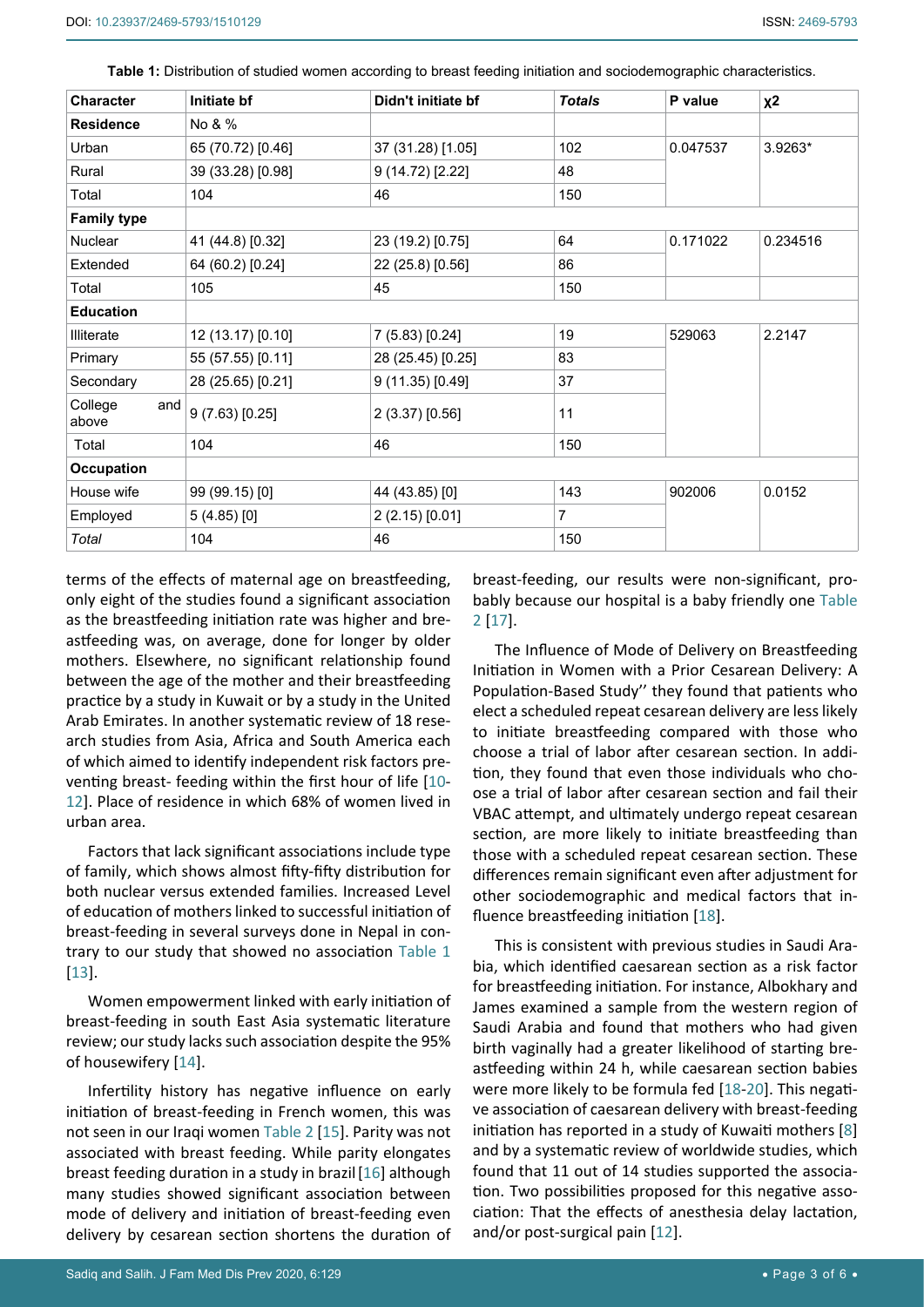<span id="page-3-0"></span>

| Table 2: Distribution of studied women according to breast feeding initiation and obstetric history. |  |  |
|------------------------------------------------------------------------------------------------------|--|--|
|------------------------------------------------------------------------------------------------------|--|--|

|                               | Initiate bf       | Didn't initiate bf | <b>Totals</b>  | P value  | $X^{2^*}$ |
|-------------------------------|-------------------|--------------------|----------------|----------|-----------|
| <b>Fertility</b>              |                   |                    |                |          |           |
| Fertile                       | 78 (80.43) [0.07] | 38 (35.57) [0.17]  | 116            | 0.304741 | 1.0533*   |
| Infertile                     | 26 (23.57) [0.25] | 8 (10.43) [0.56]   | 34             |          |           |
| <b>Totals</b>                 | 104               | 46                 | 150            |          |           |
| <b>Parity</b>                 |                   |                    |                |          |           |
| Para 1                        | 29 (29.12) [0.00] | 13 (12.88) [0.00]  | 42             | 0.102579 | 4.5543    |
| Para 2-3                      | 38 (42.99) [0.58] | 24 (19.01) [1.31]  | 62             |          |           |
| Para 4 & more                 | 37 (31.89) [0.82] | 9 (14.11) [1.85]   | 46             |          |           |
| Total                         | 104               | 46                 | 150            |          |           |
| Mode of delivery              |                   |                    |                |          |           |
| Vaginal                       | 22 (22.88) [0.03] | 11 (10.12) [0.08]  | 33             | 0.870965 | 0.0264    |
| C-section                     | 82 (81.12) [0.01] | 35 (35.88) [0.02]  | 117            |          |           |
| Totals                        | 104               | 46                 | 150            |          |           |
| <b>Gestational</b>            |                   |                    |                |          |           |
| age                           |                   |                    |                |          |           |
| Preterm                       | 92 (85.28) [0.53] | 31 (37.72) [1.20]  | 123            | 0.000681 | 14.5849*  |
| Post term                     | 6(5.55)[0.04]     | 2 (2.45) [0.08]    | 8              |          |           |
| Preterm                       | 92 (85.28) [0.53] | 31 (37.72) [1.20]  | 123            |          |           |
| Total                         | 104               | 46                 | 150            |          |           |
| <b>Newborn sex</b>            |                   |                    |                |          |           |
| Male                          | 58 (57.55) [0]    | 25 (25.45) [0.01]  | 83             | 0.871726 | 0.0261    |
| Female                        | 46 (46.45) [0]    | 21 (20.55) [0.01]  | 67             |          |           |
| Totals                        | 104               | 46                 | 150            |          |           |
| <b>Gestational age</b>        |                   |                    |                |          |           |
| Small for date                | 10 (13.17) [0.76] | $9(5.83)$ [1.73]   | 19             | 0.191441 | 3.3063    |
| Normal                        | 93 (89.44) [0.14] | 36 (39.56) [0.32]  | 129            |          |           |
| Large for date                | 1 (1.39) [0.11]   | 1 (0.61) [0.24]    | $\overline{2}$ |          |           |
| Total                         | 104               | 46                 | 150            |          |           |
| <b>Spacing</b>                |                   |                    |                |          |           |
| No spacing                    | 57 (58.24) [0.03] | 27 (25.76) [0.06]  | 84             | 0.658247 | 0.1957    |
| Spacing                       | 47 (45.76) [0.03] | 19 (20.24) [0.08]  | 66             |          |           |
| <b>Totals</b>                 | 104               | 46                 | 150            |          |           |
| Newborn complications         |                   |                    |                |          |           |
| No complication               | 96 (91.52) [0.22] | 36 (40.48) [0.50]  | 132            | 0.005482 | 12.6408*  |
| Neonatal jaundice             | 6 (5.55) [0.04]   | 2 (2.45) [0.08]    | 8              |          |           |
| Resp. distress                | $1(4.85)$ [3.06]  | 6(2.15)[6.92]      | $\overline{7}$ |          |           |
| Others                        | 1(2.08)[0.56]     | 2 (0.92) [1.27]    | 3              |          |           |
| <b>Totals</b>                 | 104               | 46                 | 150            |          |           |
| <b>Maternal complications</b> |                   |                    |                |          |           |
| No complications              | 57 (49.23) [1.23] | 14 (21.77) [2.78]  | 71             | 0.005837 | $7.6^*$   |
| Complications                 | 47 (54.77) [1.1]  | 32 (24.23) [2.49]  | 79             |          |           |
| <b>Totals</b>                 | 104               | 46                 | 150            |          |           |
|                               |                   |                    |                |          |           |

Presence of newborn complication and being preterm were of significant association, while neither birth weight, spacing nor sex of the newborn had significant association [Table 2.](#page-3-0) Maternal complications [\(Figure 3](#page-4-15)) regardless the type have significant association with breast-feeding initiation [Table 2](#page-3-0).

One study previously published in Saudi Arabia has examined gestational age and infant birth weight as possible influencing factors, and found them to be potentially detrimental to breastfeeding initiation [\[21](#page-5-3)]. According to a certain study in 1995 about Anemia and insufficient milk in first-time mothers in the national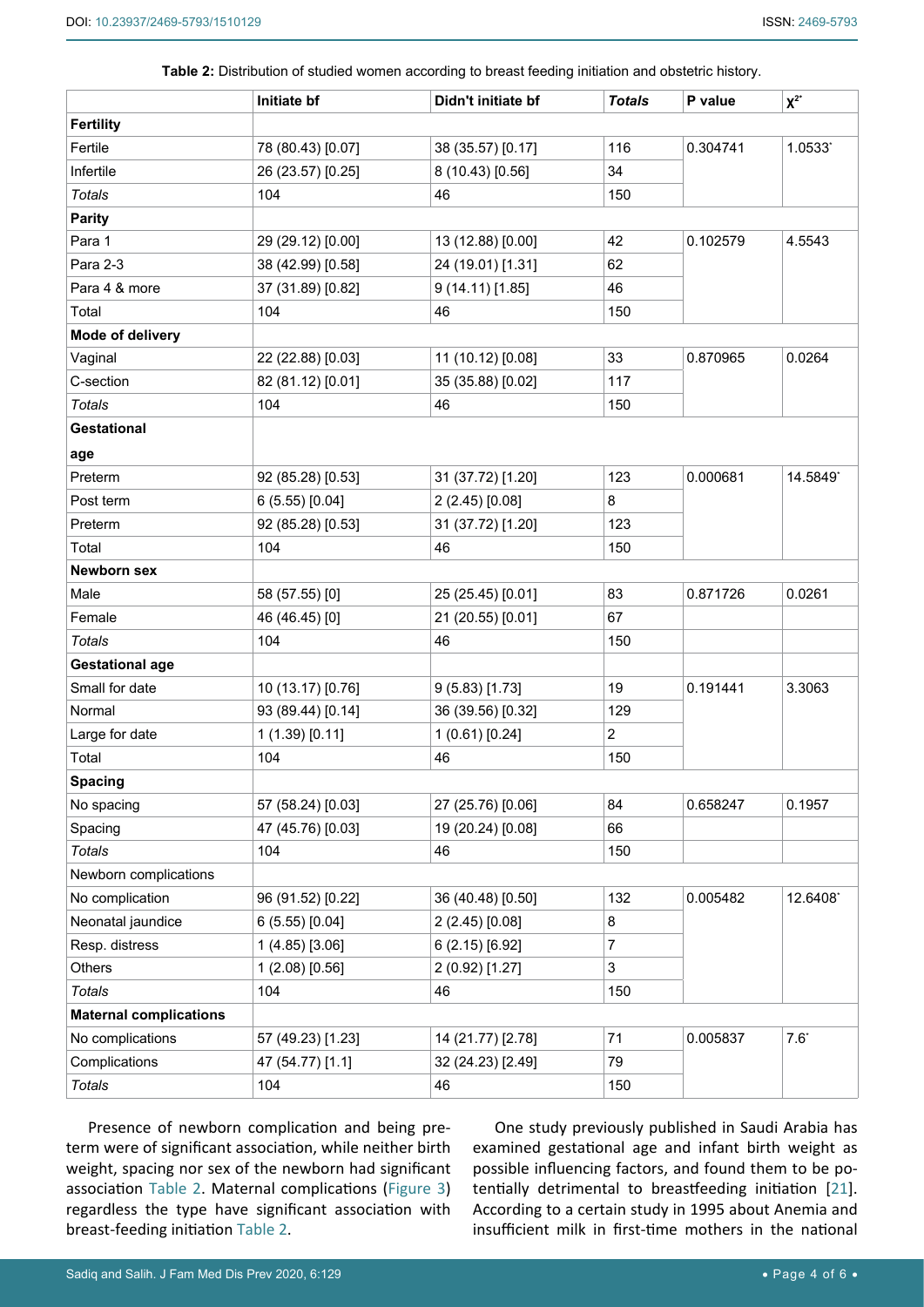<span id="page-4-15"></span>

center for biotechnology information organization they found that anemia is associated with the development of insufficient milk which affects breastfeeding [[22](#page-5-4)].

On the other hand bleeding which could affect on the breastfeeding initiation, other research done in Australia in 2010 about "Women's breastfeeding experiences following a significant primary postpartum hemorrhage: A multicenter cohort study" suggested that Following a significant PPH, women with greater blood loss are less likely to initiate and sustain full breastfeeding and this may be related, in part, to delays in initial contact with their baby as a consequence of the PPH [[23](#page-5-5)].

While pregnancy induced hypertension, two Japanese scientists in 2012 did a research about 'Influence of breastfeeding on maternal blood pressure at one month postpartum' and found that breastfeeding can decrease SBP, which is quite beneficial for the mother and therefore, its highly recommended [[24](#page-5-6)].

Gestational diabetes mellitus and according to studies in 2017 published in "a journal of pregnancy" about "Breastfeeding after Gestational Diabetes" they found that GDM can affect breast-feeding practices. Specifically, a review study investigating Type 2 diabetes and GDM stated that women with GDM have higher rates of pregnancy and neonatal complications that can create barriers to breastfeeding [\[25](#page-5-7)].

#### **Conclusion**

Three quarters of sample initiated breast-feeding baby and maternal complications play the major role in delaying initiation of breast-feeding.

## **References**

- <span id="page-4-0"></span>1. [Batal M, Boulghourjian C, Abdallah A, Afifi R \(2006\) Bre](https://pubmed.ncbi.nlm.nih.gov/16684382/)[ast-feeding and feeding practices of infants in a developing](https://pubmed.ncbi.nlm.nih.gov/16684382/)  [country: A national survey in Lebanon. Public Health Nutr](https://pubmed.ncbi.nlm.nih.gov/16684382/)  [9: 313-319.](https://pubmed.ncbi.nlm.nih.gov/16684382/)
- <span id="page-4-1"></span>2. [Stuebe A \(2009\) The Risks of Not Breastfeeding for Mothers](https://www.ncbi.nlm.nih.gov/pmc/articles/PMC2812877/)  [and Infant. Rev Obstet Gynecol 2: 222-231.](https://www.ncbi.nlm.nih.gov/pmc/articles/PMC2812877/)
- <span id="page-4-2"></span>3. [Earle S \(2002\) Factors affecting the initiation of breastfee](https://pubmed.ncbi.nlm.nih.gov/12147635/)-

[ding: implications for breastfeeding promotion.](https://pubmed.ncbi.nlm.nih.gov/12147635/) Health Pro[mot Int 17: 205-214.](https://pubmed.ncbi.nlm.nih.gov/12147635/)

- <span id="page-4-3"></span>4. [Gavhane S, Yadav S, Uday K, Kale A, Sirohi A, et al. \(2018\)](https://www.msjonline.org/index.php/ijrms/article/view/4516)  [Knowledge and factors affecting initiation of breast feeding](https://www.msjonline.org/index.php/ijrms/article/view/4516)  [in post- natal mothers in a tertiary care center. International](https://www.msjonline.org/index.php/ijrms/article/view/4516)  [Journal of Research in Medical Sciences.](https://www.msjonline.org/index.php/ijrms/article/view/4516)
- <span id="page-4-4"></span>5. [Syam A, Amiruddin R \(2015\) Inhibitor Factors of Early Ini](https://scialert.net/abstract/?doi=aje.2015.1.8)[tiation of Breastfeeding among Mothers in Rural District](https://scialert.net/abstract/?doi=aje.2015.1.8)  [Bone, South Sulawesi, Indonesia. Asian Journal of Epide](https://scialert.net/abstract/?doi=aje.2015.1.8)[miology Volume 8: 1-8.](https://scialert.net/abstract/?doi=aje.2015.1.8)
- <span id="page-4-5"></span>6. [Wanjohi M, Griffiths P, Wekesah F, Muriuki P, Muhia N, et](https://internationalbreastfeedingjournal.biomedcentral.com/articles/10.1186/s13006-016-0092-7)  [al. \(2017\) Socio cultural factors influencing breast feeding](https://internationalbreastfeedingjournal.biomedcentral.com/articles/10.1186/s13006-016-0092-7)  [practices in two slums in Nairobi, Kenya. International Bre](https://internationalbreastfeedingjournal.biomedcentral.com/articles/10.1186/s13006-016-0092-7)[astfeeding Journal 12: 5.](https://internationalbreastfeedingjournal.biomedcentral.com/articles/10.1186/s13006-016-0092-7)
- <span id="page-4-6"></span>7. [Geneva Infant Feeding Association \(IBFAN – GIFA\) -](https://www.geneve-int.ch/index.php/geneva-infant-feeding-association-international-baby-food-action-network-ibfan-gifa-0)  [IBFAN global liaison office.](https://www.geneve-int.ch/index.php/geneva-infant-feeding-association-international-baby-food-action-network-ibfan-gifa-0)
- <span id="page-4-7"></span>8. [\(2015\) Report on the Situation of Infant and Young Child](https://tbinternet.ohchr.org/Treaties/CRC/Shared Documents/IRQ/INT_CRC_NGO_IRQ_19081_E.pdf)  [Feeding in Iraq. Session 68/January 2015.](https://tbinternet.ohchr.org/Treaties/CRC/Shared Documents/IRQ/INT_CRC_NGO_IRQ_19081_E.pdf)
- <span id="page-4-8"></span>9. [Tribble AG \(2018\) Comparing Iraqi Regional Differences on](http://kjar.spu.edu.iq/index.php/kjar/article/view/189)  [Infant Feeding through Breastfeeding and Formula. Kurdi](http://kjar.spu.edu.iq/index.php/kjar/article/view/189)[stan Journal of Applied Research 3: 7-14.](http://kjar.spu.edu.iq/index.php/kjar/article/view/189)
- <span id="page-4-10"></span>10. [Keloglan S, Yilmaz A, Gumus K \(2018\) Factors Affecting](http://www.internationaljournalofcaringsciences.org/docs/25_keloglan_original_11_1.pdf)  [Mothers' Breastfeeding. International Journal of Caring](http://www.internationaljournalofcaringsciences.org/docs/25_keloglan_original_11_1.pdf)  [Sciences 11: 225.](http://www.internationaljournalofcaringsciences.org/docs/25_keloglan_original_11_1.pdf)
- 11. [Al Juaid DA, Binns CW, Giglia RC \(2014\) Breastfeeding in](https://www.ncbi.nlm.nih.gov/pmc/articles/PMC3896745/)  [Saudi Arabia: a review. Int Breastfeed J 9: 1.](https://www.ncbi.nlm.nih.gov/pmc/articles/PMC3896745/)
- <span id="page-4-9"></span>12. [Dashti M, Scott J, Edwards CA, Al-Sughayer M \(2010\)](https://pubmed.ncbi.nlm.nih.gov/20667112/)  [Determinants of breastfeeding initiation among mothers in](https://pubmed.ncbi.nlm.nih.gov/20667112/)  [Kuwait. Int Breastfeed J 5: 7.](https://pubmed.ncbi.nlm.nih.gov/20667112/)
- <span id="page-4-11"></span>13. [Osman NA, El-Sabban FF \(1999\) Infant-feeding practices](https://apps.who.int/iris/handle/10665/118689)  [in Al-Ain, United Arab Emirates. East Mediterr Health J 5:](https://apps.who.int/iris/handle/10665/118689)  [103-110.](https://apps.who.int/iris/handle/10665/118689)
- <span id="page-4-12"></span>14. [Acharya P, Khanal V \(2015\) The effect of mother's edu](https://bmcpublichealth.biomedcentral.com/articles/10.1186/s12889-015-2405-y)[cational status on early initiation of breastfeeding: further](https://bmcpublichealth.biomedcentral.com/articles/10.1186/s12889-015-2405-y)  [analysis of three consecutive Nepal Demographic and He](https://bmcpublichealth.biomedcentral.com/articles/10.1186/s12889-015-2405-y)[alth Surveys. BMC Public Health](https://bmcpublichealth.biomedcentral.com/articles/10.1186/s12889-015-2405-y) 15: 1069.
- <span id="page-4-13"></span>15. [Sharma IK, Byrne A \(2016\) Early initiation of breastfee](https://www.ncbi.nlm.nih.gov/pmc/articles/PMC4912741/)[ding: a systematic literature review of factors and barriers](https://www.ncbi.nlm.nih.gov/pmc/articles/PMC4912741/)  [in South Asia Int Breastfeed J 11: 17.](https://www.ncbi.nlm.nih.gov/pmc/articles/PMC4912741/)
- <span id="page-4-14"></span>16. [Mosquera PS, Lourenço BH, Gimeno SGA, Malta MB, Ca](https://pubmed.ncbi.nlm.nih.gov/31295320/)[stro MC, et al. \(2019\) Factors affecting exclusive breastfe](https://pubmed.ncbi.nlm.nih.gov/31295320/)[eding in the first month of life among Amazonian children.](https://pubmed.ncbi.nlm.nih.gov/31295320/)  [PLoS One 14: e0219801.](https://pubmed.ncbi.nlm.nih.gov/31295320/)